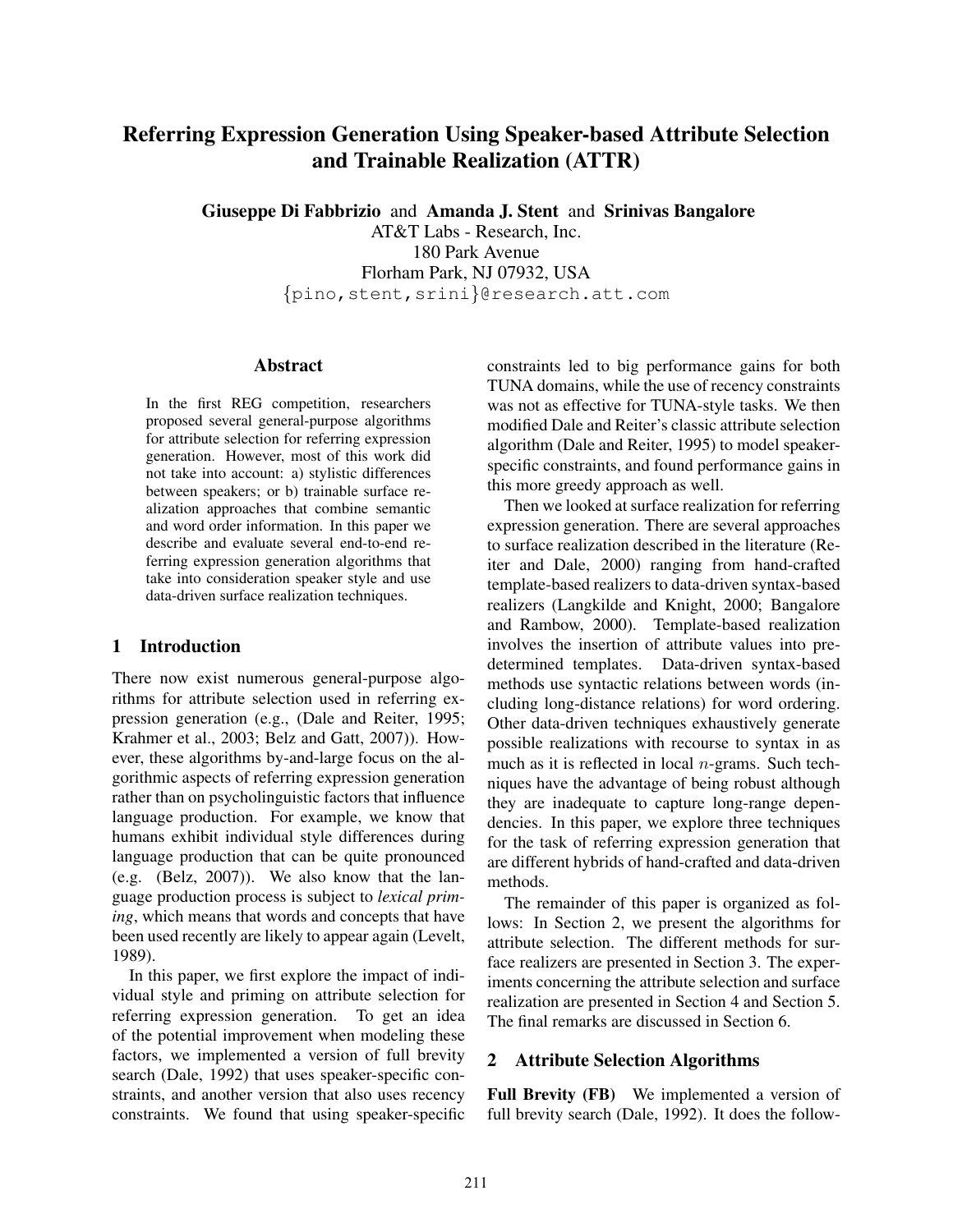ing: first, it constructs  $AS$ , the set of attribute sets that uniquely identify the referent given the distractors. Then, it selects an attribute set  $AS_u \in \mathcal{AS}$ based on a selection criterion. The minimality (FBm) criterion selects from among the smallest elements of  $\mathcal{AS}$  at random. The **frequency** (**FB-f**) criterion selects from among the elements of  $AS$  the one that occurred most often in the training data. The speaker frequency (FB-sf) criterion selects from among the elements of  $\mathcal{A}\mathcal{S}$  the one used most often by this speaker in the training data, backing off to FB-f if necessary. This criterion models speakerspecific constraints. Finally, the speaker recency (FB-sr) criterion selects from among the elements of AS the one used most recently by this speaker in the training data, backing off to FB-sf if necessary. This criterion models priming and speaker-specific constraints.

Dale and Reiter We implemented two variants of the classic Dale & Reiter attribute selection (Dale and Reiter, 1995) algorithm. For Dale & Reiter **basic (DR-b)**, we first build the preferred list of attributes by sorting the most frequently used attributes in the training set. We keep separate lists based upon the "+LOC" and "-LOC" conditions and backoff to a global preferred frequency list in case the attributes are not covered in the current list (merge and sort by frequency). Next, we iterate over the list of preferred attributes and select the next one that rules out at least one entity in the contrast set until no distractors are left. The **Dale**  $\&$  **Reiter** speaker frequency (DR-sf) uses a speaker-specific preferred list, backing off to the DR-b preferred list if an attribute is not in the current speaker's preferred list. For this task, we ignored any further attribute knowledge base or taxonomy abstraction.

### 3 Surface Realization Approaches

We summarize our approaches to surface realization in this section. All three surface realizers have the same four stages: (a) lexical choice of words and phrases for the attribute values; (b) generation of a space of surface realizations  $(T)$ ; (c) ranking the set of realizations using a language model  $(LM)$ ; (d) selecting the best scoring realization.

$$
T^* = BestPath(Rank(T, LM))
$$
 (1)

Template-Based Realizer To construct our template-based realizer, we extract the annotated word string from each trial in the training data and replace each annotated text segment with the attribute type with which it is annotated. The key for each template is the lexicographically sorted list of attribute types it contains. Consequently, any attribute lists not found in the training data cannot be realized by the template-based realizer; however, if there is a template for an input attribute list it is quite likely to be coherent.

At generation time, we find all possible realizations of each attribute in the input attribute set, and fill in each possible template with each combination of the attribute realizations. We report results for two versions of this realizer: one with speakerspecific lexicon and templates (Template-S), and one without (Template).

Dependency-Based Realizer To construct our dependency-based realizer, we first parse all the word strings from the training data using the dependency parser described in (Bangalore et al., 2005; Nasr and Rambow, 2004). Then, for every pair of words  $w_i$ ,  $w_j$  that occur in the same referring expression (RE) in the training data, we compute:  $freq(i \lt j)$ , the frequency with which  $w_i$  precedes  $w_j$  in any RE;  $freq(i = j - 1)$ , the frequency with which  $w_i$  immediately precedes  $w_j$  in any RE;  $freq(dep(w_i, w_j) \wedge i < j)$ , the frequency with which  $w_i$  depends on and precedes  $w_j$  in any RE, and  $freq(dep(w_i, w_j) \wedge j < i)$ , the frequency with which  $w_i$  depends on and follows  $w_j$  in any RE.

At generation time, we find all possible realizations of each attribute in the input attribute set, and for each combination of attribute realizations, we find the most likely set of dependencies and precedences given the training data.

Permute and Rank In this method, the lexical items associated with each of the attribute value to be realized are treated as a disjunctive set of tokens. This disjunctive set is represented as a finite-state automaton with two states and transitions between them labeled with the tokens of the set. The transitions are weighted by the negative logarithm of the probability of the lexical token  $(w)$  being associated with that attribute value  $(attr): (-log(P(w|attr))).$ These sets are treated as unordered bags of tokens; we create permutations of these bags of tokens to represent the set of possible surface realizations. We then use the language model to rank this set of possible realizations and recover the highest scoring RE.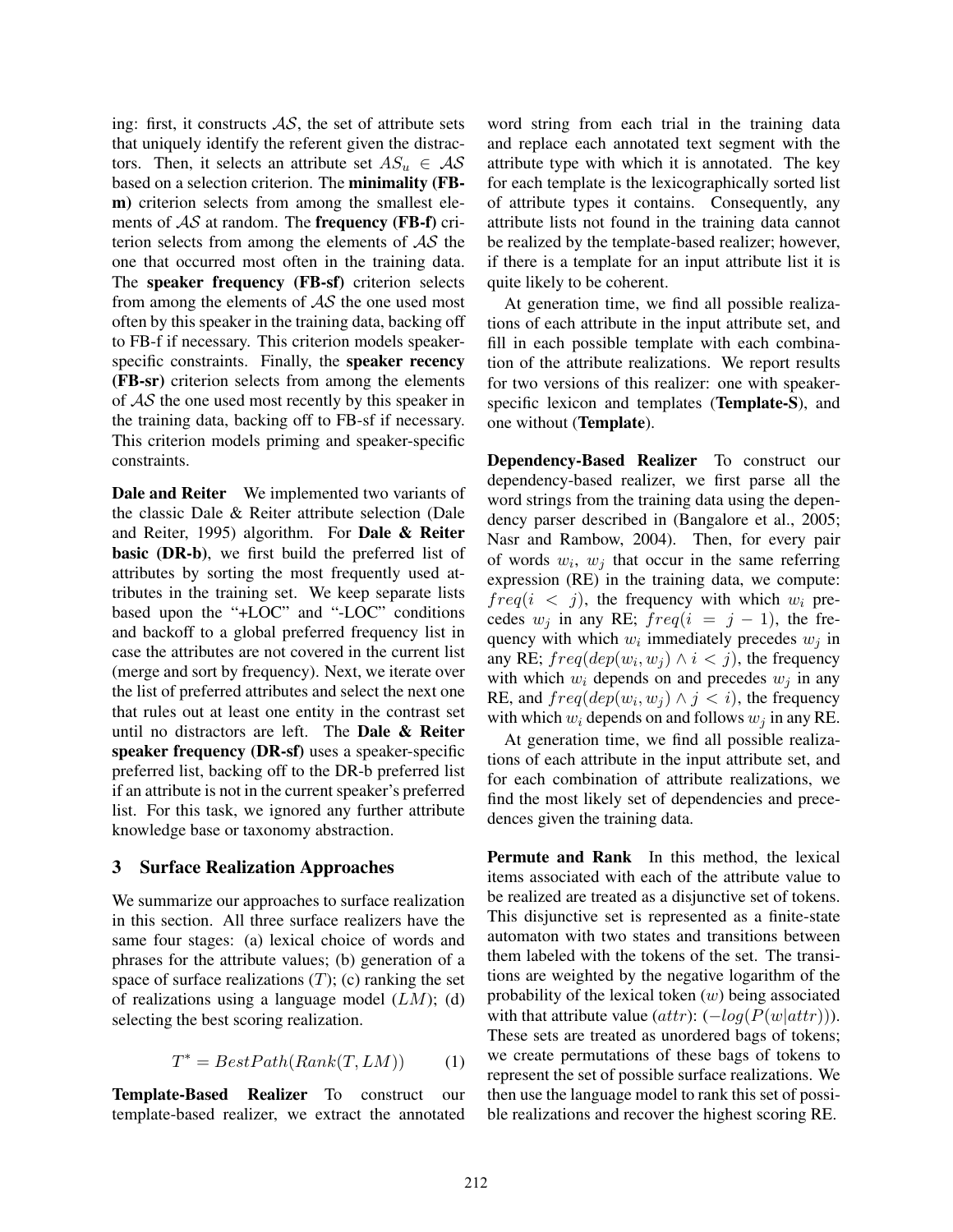|         | <b>DICE</b> | MASI | Acc.           | Uniq.          | Min.           |  |  |  |  |
|---------|-------------|------|----------------|----------------|----------------|--|--|--|--|
|         | Furniture   |      |                |                |                |  |  |  |  |
| $FB-m$  | .36         | .16  | $\overline{0}$ | 1              | $\mathbf{1}$   |  |  |  |  |
| $FB-f$  | .81         | .58  | .40            | 1              | 0              |  |  |  |  |
| $FB-sf$ | .95         | .87  | .79            | 1              | 0              |  |  |  |  |
| $FB-sr$ | .93         | .81  | .71            | 1              | 0              |  |  |  |  |
| $DR-b$  | .81         | .60  | .45            | 1              | 0              |  |  |  |  |
| $DR-sf$ | .86         | .64  | .45            | 1              | .04            |  |  |  |  |
|         | People      |      |                |                |                |  |  |  |  |
| $FB-m$  | .26         | .12  | $\Omega$       | $\overline{1}$ | 1              |  |  |  |  |
| $FB-f$  | .58         | .37  | .28            | 1              | 0              |  |  |  |  |
| $FB-sf$ | .94         | .88  | .84            | 1              | .01            |  |  |  |  |
| $FB-sr$ | .93         | .85  | .79            | 1              | .01            |  |  |  |  |
| $DR-b$  | .70         | .45  | .25            | 1              | 0              |  |  |  |  |
| $DR-sf$ | .78         | .55  | .35            | 1              | 0              |  |  |  |  |
|         | Overall     |      |                |                |                |  |  |  |  |
| $FB-m$  | .32         | .14  | $\theta$       | 1              | 1              |  |  |  |  |
| $FB-f$  | .70         | .48  | .34            | 1              | $\overline{0}$ |  |  |  |  |
| $FB-sf$ | .95         | .87  | .81            | 1              | .01            |  |  |  |  |
| $FB-sr$ | .93         | .83  | .75            | 1              | .01            |  |  |  |  |
| DR-b    | .76         | .53  | .36            | 1              | 0              |  |  |  |  |
| DR-sf   | .82         | .60  | .41            | 1              | .02            |  |  |  |  |

Table 1: Results for attribute selection

Unfortunately, the number of states of the minimal permutation automaton of even a linear automata (finite-state machine representation of a string) grows exponentially with the number of words of the string. So, instead of creating a full permutation automaton, we choose to constrain permutations to be within a local window of adjustable size (also see (Kanthak et al., 2005)).

### 4 Attribute Selection Experiments

**Data Preparation** The training data were used to build the models outlined above. The development data were then processed one-by-one. For our final submissions, we use training and development data to build our models.

Results Table 1 shows the results for variations of full brevity. As we would expect, all approaches achieve a perfect score on uniqueness. For both corpora, we see a large performance jump when we use speaker constraints. However, when we incorporate recency constraints as well performance declines slightly. We think this is due to two factors: first, the speakers are not in a conversation, and selfpriming may have less impact; and second, we do not always have the most recent prior utterance for a given speaker in the training data.

Table 1 also shows the results for variations of Dale and Reiter's algorithm. When we incorpo-

|              | String-Edit Dist. |      |                 | Accuracy |      |             |  |
|--------------|-------------------|------|-----------------|----------|------|-------------|--|
|              | Furniture         |      |                 |          |      |             |  |
|              | <b>DEV</b>        |      | FB-sf DR-sf DEV |          |      | FB-sflDR-sf |  |
| Permute&Rank | 4.39              | 4.60 | 4.74            | 0.07     | 0.04 | 0.03        |  |
| Dependency   | 3.90              | 4.25 | 5.50            | 0.14     | 0.06 | 0.03        |  |
| Template     | 4.36              | 4.33 | 5.39            | 0.07     | 0.05 | 0.03        |  |
| Template-S   | 3.52              | 3.81 | 5.16            | 0.28     | 0.20 | 0.04        |  |
|              | People            |      |                 |          |      |             |  |
| Permute&Rank | 6.26              | 6.46 | 7.01            | 0.01     | 0.01 | 0.00        |  |
| Dependency   | 3.96              | 4.32 | 7.03            | 0.06     | 0.06 | 0.00        |  |
| Template     | 5.16              | 4.62 | 7.26            | 0.03     | 0.06 | 0.00        |  |
| Template-S   | 4.25              | 4.31 | 7.04            | 0.18     | 0.13 | 0.00        |  |
|              | Overall           |      |                 |          |      |             |  |
| Permute&Rank | 5.25              | 5.45 | 5.78            | 0.05     | 0.03 | 0.01        |  |
| Dependency   | 3.93              | 4.28 | 6.20            | 0.07     | 0.06 | 0.01        |  |
| Template     | 4.73              | 4.46 | 6.25            | 0.05     | 0.05 | 0.01        |  |
| Template-S   | 3.86              | 4.04 | 6.03            | 0.23     | 0.17 | 0.02        |  |

Table 2: Results for realization

rate speaker constraints, we again see a performance jump, although compared to the best possible case (full brevity) there is still room for improvement.

Discussion We have shown that by using speaker and recency constraints in standard algorithms, it is possible to achieve performance gains on the attribute selection task.

The most relevant previous research is the work of (Gupta and Stent, 2005), who modified Dale and Reiter's algorithm to model speaker adaptation in dialog. However, this corpus does not involve dialog so there are no cross-speaker constraints, only withinspeaker constraints (style and priming).

## 5 Surface Realization Experiments

Data Preparation We first normalize the training data to correct misspellings and remove punctuation and capitalization. We then extract a phrasal lexicon. For each attribute value we extract the count of all realizations of that value in the training data. We treat locations as a special case, storing separately the realizations of x-y coordinate pairs and single x- or y-coordinates. We add a small number of realizations to the lexicon by hand to cover possible attribute values not seen in the training data.

Results Table 2 shows the evaluation results for string-edit distance and string accuracy on the development set with three different attributes sets: DEV – attributes selected by the human test; FB-sf – attributes generated by the full brevity algorithm with speaker frequency; and DR-sf – attributes selected